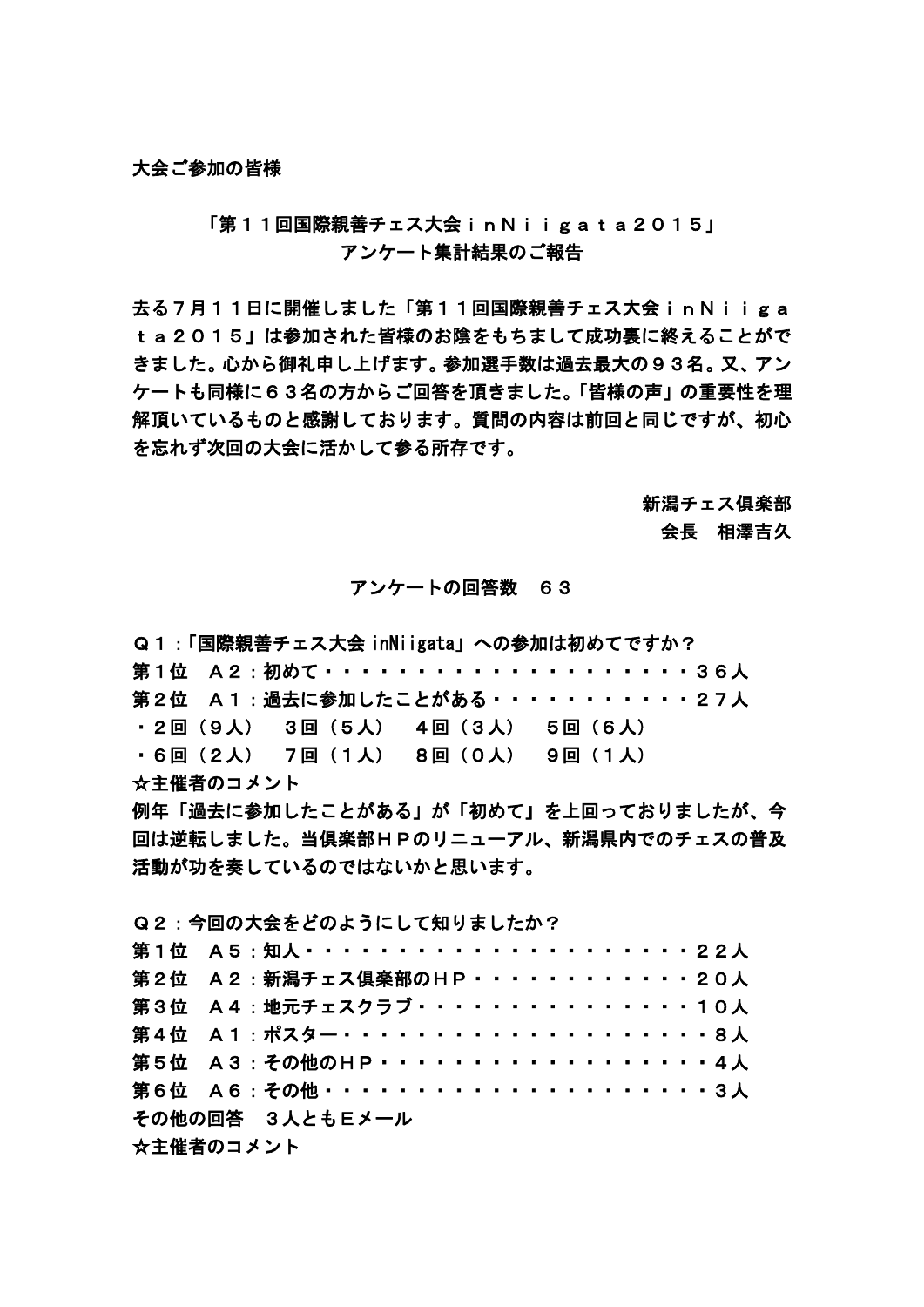この大会が「知人」の皆様からの口コミで伝えられていることを嬉しく思いま す。大会の満足度が参加者数に最も影響することを肝に銘じます。今回「新潟 チェス倶楽部のHP」がランクアップしました。チェスの魅力を発信するサイ トを心掛けたいと思います。

Q3:今回の大会でご満足して頂いたのはどれですか?※複数回答可

| 第1位 A3:ゲーム・・・・・・・・・・・・・・・・・・・・41人      |  |  |  |  |  |  |  |  |  |  |  |  |  |  |
|----------------------------------------|--|--|--|--|--|--|--|--|--|--|--|--|--|--|
| 第2位 A4:会場・・・・・・・・・・・・・・・・・・・・・37人      |  |  |  |  |  |  |  |  |  |  |  |  |  |  |
| 第3位 A5:昼食・・・・・・・・・・・・・・・・・・・・16人       |  |  |  |  |  |  |  |  |  |  |  |  |  |  |
| 第4位 A2:開会式························     |  |  |  |  |  |  |  |  |  |  |  |  |  |  |
| 第4位 A7:賞品 ························· 8人 |  |  |  |  |  |  |  |  |  |  |  |  |  |  |
| 第6位 A1:開催日························     |  |  |  |  |  |  |  |  |  |  |  |  |  |  |
|                                        |  |  |  |  |  |  |  |  |  |  |  |  |  |  |
| 第7位 A8: その他・・・・・・・・・・・・・・・・・・・・・4人     |  |  |  |  |  |  |  |  |  |  |  |  |  |  |
| その他の回答 羽生さん 中国人選手 オーガナイズ 参加者の情熱        |  |  |  |  |  |  |  |  |  |  |  |  |  |  |
| ☆主催者のコメント                              |  |  |  |  |  |  |  |  |  |  |  |  |  |  |

上位3項目は固定化しています。主催者としましては「ゲーム」を最重要視し ております。「ゲーム」の回答者は今年が63人中41人(65%)、昨年は3 4人中24人 (71%)でした。「ゲーム」だけでなく全項目の満足度を高め る努力を続けて参りたいと思います。今年も数名の方から全項目のご満足を頂 いております。

Q4:あなたが好きな駒はどれですか?※複数回答可

| 第1位 A5:ナイト・・・・・・・・・・・・・・・・・・・・・31人 |  |  |  |  |  |  |  |  |  |  |  |  |  |  |
|------------------------------------|--|--|--|--|--|--|--|--|--|--|--|--|--|--|
| 第2位 A2:クイーン・・・・・・・・・・・・・・・・・・・17人  |  |  |  |  |  |  |  |  |  |  |  |  |  |  |
| 第3位 A6:ポーン・・・・・・・・・・・・・・・・・・・・14人  |  |  |  |  |  |  |  |  |  |  |  |  |  |  |
| 第4位 A4: ビショップ・・・・・・・・・・・・・・・・・・13人 |  |  |  |  |  |  |  |  |  |  |  |  |  |  |
| 第5位 A3:ルーク・・・・・・・・・・・・・・・・・・・・10人  |  |  |  |  |  |  |  |  |  |  |  |  |  |  |
| 第6位 A1:キング・・・・・・・・・・・・・・・・・・・・・8人  |  |  |  |  |  |  |  |  |  |  |  |  |  |  |
|                                    |  |  |  |  |  |  |  |  |  |  |  |  |  |  |

☆主催者のコメント

「ナイト」は不動の一番人気です。このことから「ナイト」はチェスの顔であ ると言えるのではないでしょうか。昨年に続き中国国家選手からもご回答を頂 いております。

周建超(Zhou Jianchao)さん 全部 桜一平(Lou Yiping)さん ビショップ 居文君 (Ju Wenjun) さん ルーク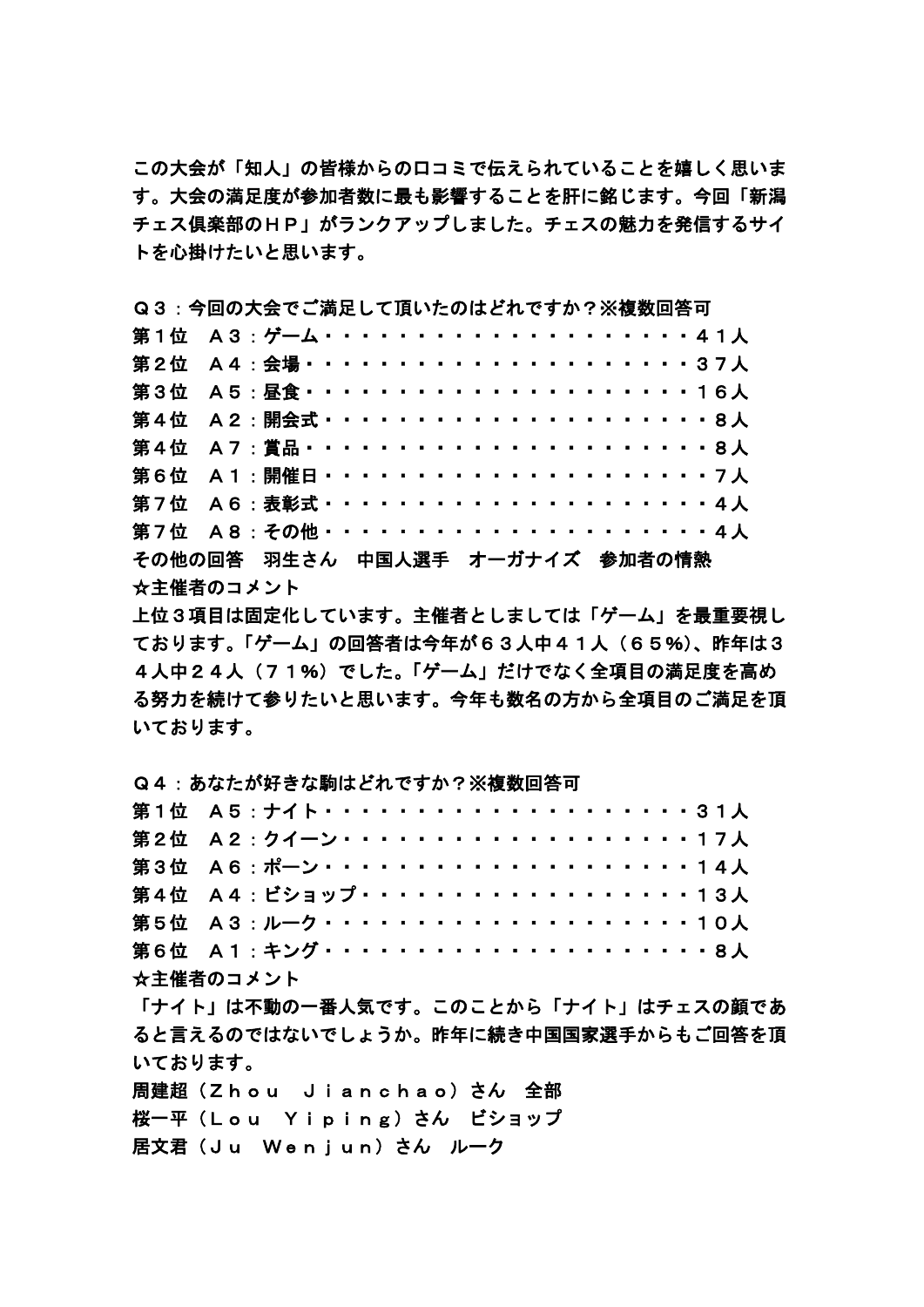郭琦(Guo Qi)さん キング

Q5:新潟チェス倶楽部主催の「国際親善チェス大会」並びにその他について ご意見、ご要望、ご質問、ご提案等がございましたらご自由にお書き下さい。 回答者数17名

・初参加でしたが緊張感があり良い経験になりました

・楽しかったです※他3名

・いつも楽しみにしています

・チェス愛好家の方々と知り合えて良かった

・非常に満足した大会だったので次回も参加したい

・今回は見学でしたが次回は選手として参加したい

・賞品が豪華

・会場である新潟市天寿園へのアクセスがわかりづらい

・運営がスムースに行くようにしてもらいたい

・学校行事の期間中(毎年7月第2土曜日の開催)なので学生は参加しにくい

・C,Dクラスは時間が余ったので試合数を5~6に増やしてはどうか

・引き続き海外からのGM、IMクラスを招聘して欲しい

・侯逸凡(HouYifan)さんの来日を希望します※他2名

・国際公式大会として世界中の人々が集まる大会になることを願っています ☆主催者のコメント

ご意見、ご要望についてコメントします。

・会場へのアクセスについて

天寿園への交通手段はタクシーがわかりやすいでしょう。新潟駅からであれば 南口出口が近くになります。

・運営について

今回は受付で時間を超過してしまいました。次回は登録料の事前振込みを検討 します。

・開催日について

アンケートでは7名の方からご満足を頂いておりますが、数名の方が夏休み期 間中の開催を希望されています。次回は7月下旬か8月上旬に開催したいと思 います。

・C,Dクラスのゲーム数について

ゲーム数を増やす方向で検討します。

・海外選手の招聘について

中国チェス協会へ日本のチェス愛好家の気持ちを伝え、来年も中国国家選手を 招聘したいと思います。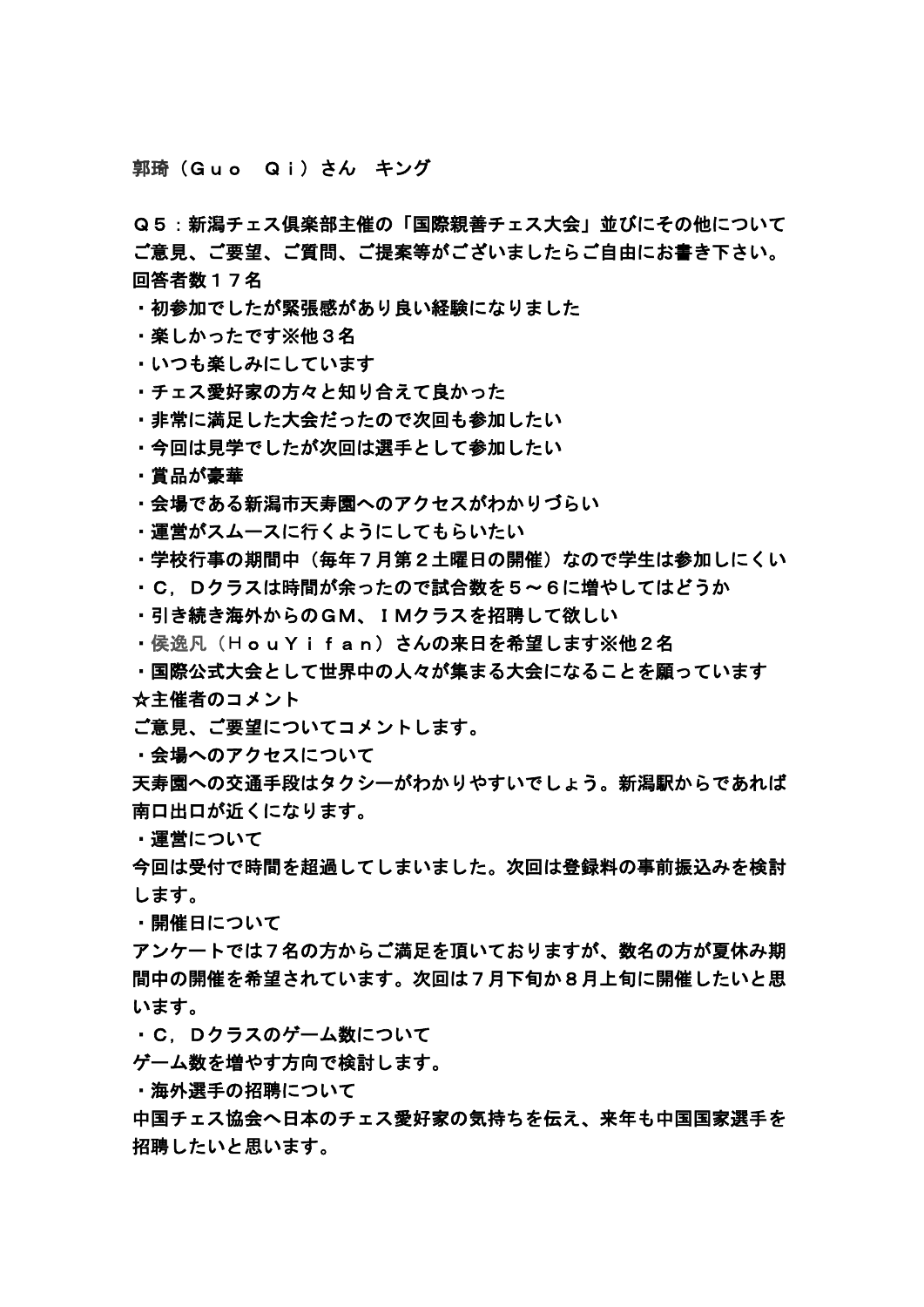#### 総括

今回は昨年に続き中国チェス協会国家選手の来日を受け、将棋棋士の羽生名人 が日本代表選手として参戦されました。これが大きな話題となり、今大会は過 去最大の参加者数となりました。又、大会の模様は地元メディアにも大きく取 り上げられました。2つのタイトル戦(棋聖戦、王位戦)の最中(2棋戦とも 羽生名人の防衛)、快く参加して頂きました羽生名人にはこの場を借りて心か らお礼を申し上げます。今年も昨年同様、大会のプロモーション動画を制作し ました。羽生名人、中国国家選手の登場も然ることながら、インタビューでは 参加選手の皆様からチェスの意義を熱く語っていただきました。この動画はチ ェスの素晴らしさを証明する貴重な記録になると思います。私たち新潟チェス 倶楽部は羽生名人並びに中国チェス協会国家選手、更に日本国内の多くのチェ ス愛好家の皆様のご参加を意気に感じまして、チェスの普及活動に努めて参る 所存です。今後共皆様のご支援とご参加を衷心よりお願い申し上げます。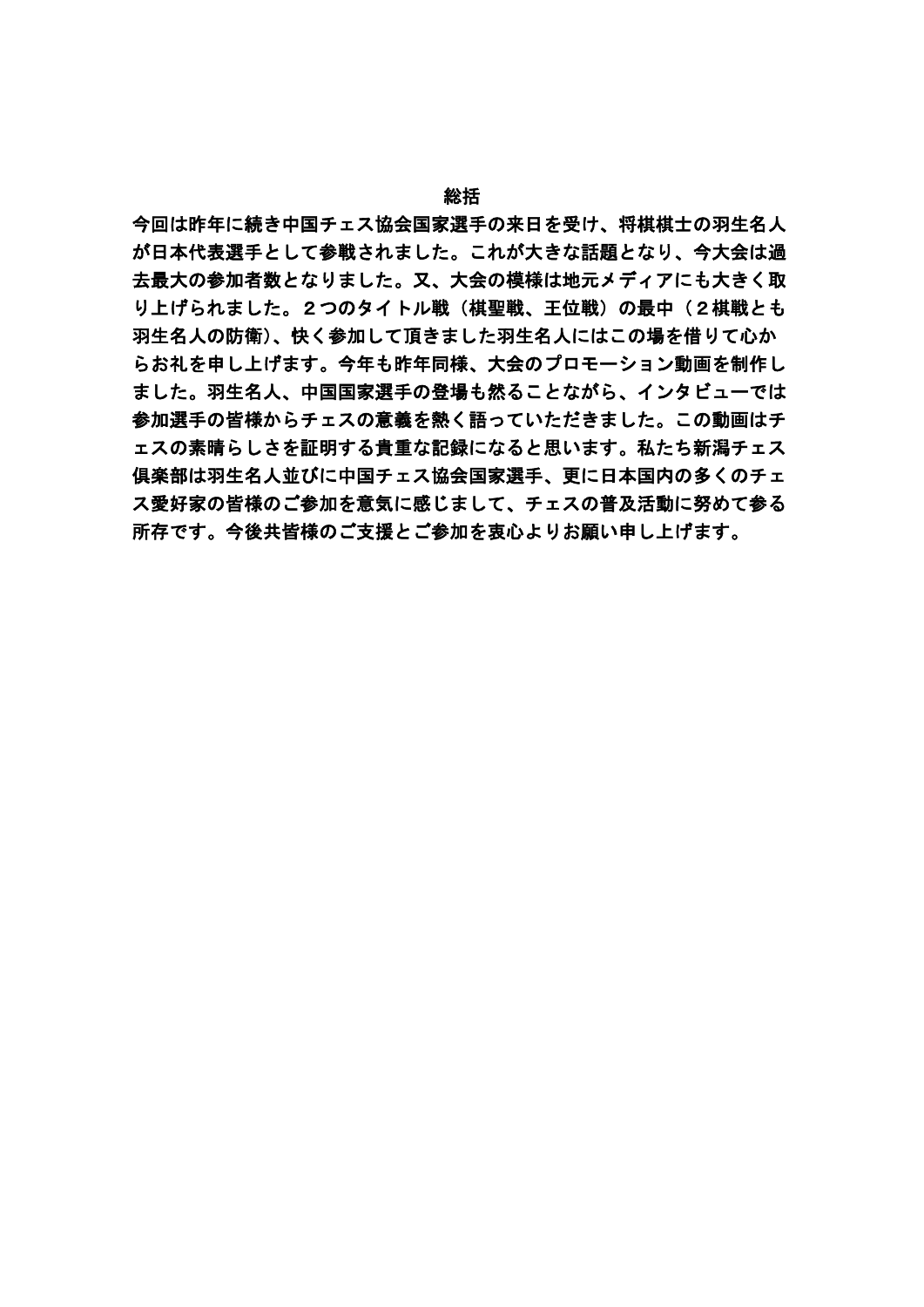Dear ladies and gentlemen who participated in the 2015 International Friendship Chess Tournament in Niigata

# The 2015 International Friendship Chess Tournament in Niigata Results of questionnaires

The 2015 International Friendship Chess Tournament in Niigata was successful because of your every single support and participation. We truly appreciate them. The total number of the participants was 93 which was the highest number ever. 63 participants answered a questionnaire. Although contents of a questionnaire were the same with previous one, answers are always different and valuable. We will take them seriously and improve the tournament.

> Yoshihisa Aizawa President, Niigata Chess Club

### Answers from 63 participants

# **Q1: Is this your first time to participate in International Friendship Chess Tournament in Niigata?**

A1: First time, A2: ( times in the past)

First time: 36

Second time: 9

Third time: 5

Fourth time: 3

Fifth time: 6

Sixth time: 2

Seventh time: 1

Ninth time: 1

Comments from Niigata Chess Club:

In the past years, the number of participants who attended the tournament in the past is more than the one for the first time. We believe this fact was caused by the upgraded home page and the increased number of people in Niigata playing Chess after all chess promotion activities.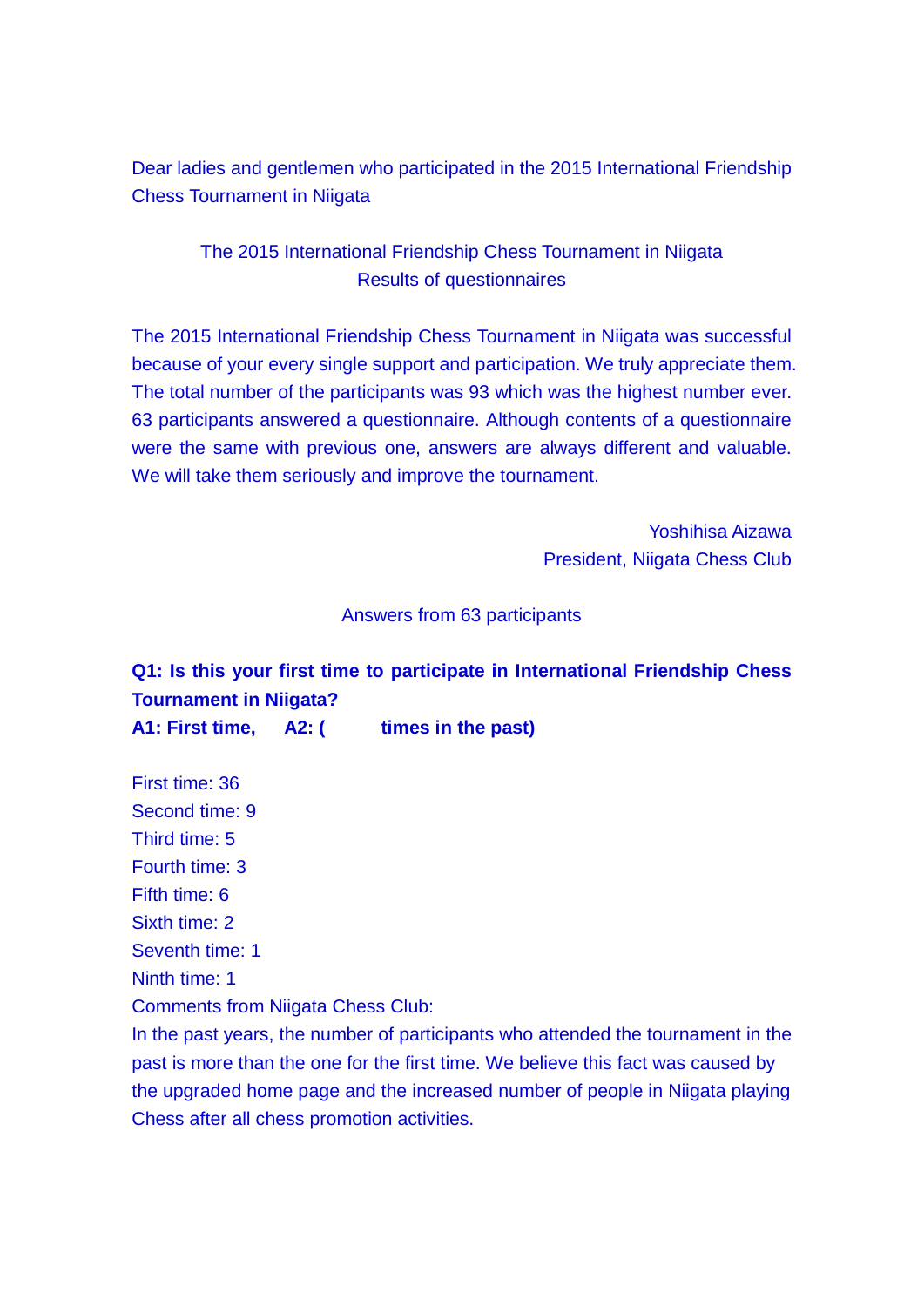**Q2: How did you know this tournament? A1: Posters, A2: Niigata Chess Club Official HP, A3: Other HP, A4: Other chess clubs in local areas, A5: from acquaintances,**  A6: Other resources (
and in the set of the set of the set of the set of the set of the set of the set of the set of the set of the set of the set of the set of the set of the set of the set of the set of the set of the se

From acquaintances: 22 Niigata Chess Club Official HP: 20 Other chess clubs in other local areas: 10 Posters: 8 Other HP: 4 Other resources: 3 (E-mails) Comments from Niigata Chess Club: We are very happy to know the fact that a lot or people learnt the tournament from their acquaintances by word of mouth. In this sense we realize that participant's satisfaction directly makes impacts on the number participants. Niigata Chess Club Official HP is ranked in the second. We will continue to improve the HP to attract more people to playing Chess.

# **Q3: What made you satisfied with the tournament this time? \*Multiple answers are OK.**

A1: Opening ceremony, A2: Closing ceremony, A3: Chess matches, A4: Venue, A5: Lunch, A6: Award ceremony, A7: Awards, A8: Others ( )

Chess matches: 41 Venue: 37 Lunch: 16 Closing ceremony: 8 Awards: 8 Opening ceremony: 7 Award ceremony: 4 Others: 4 (Mr. Yoshiharu Habu, Chinese players, organized well, passions of participants) Comments from Niigata Chess Club: The top three factors have been same in the past years. We believe the most

important part of tournaments is the quality of chess matches because the 65%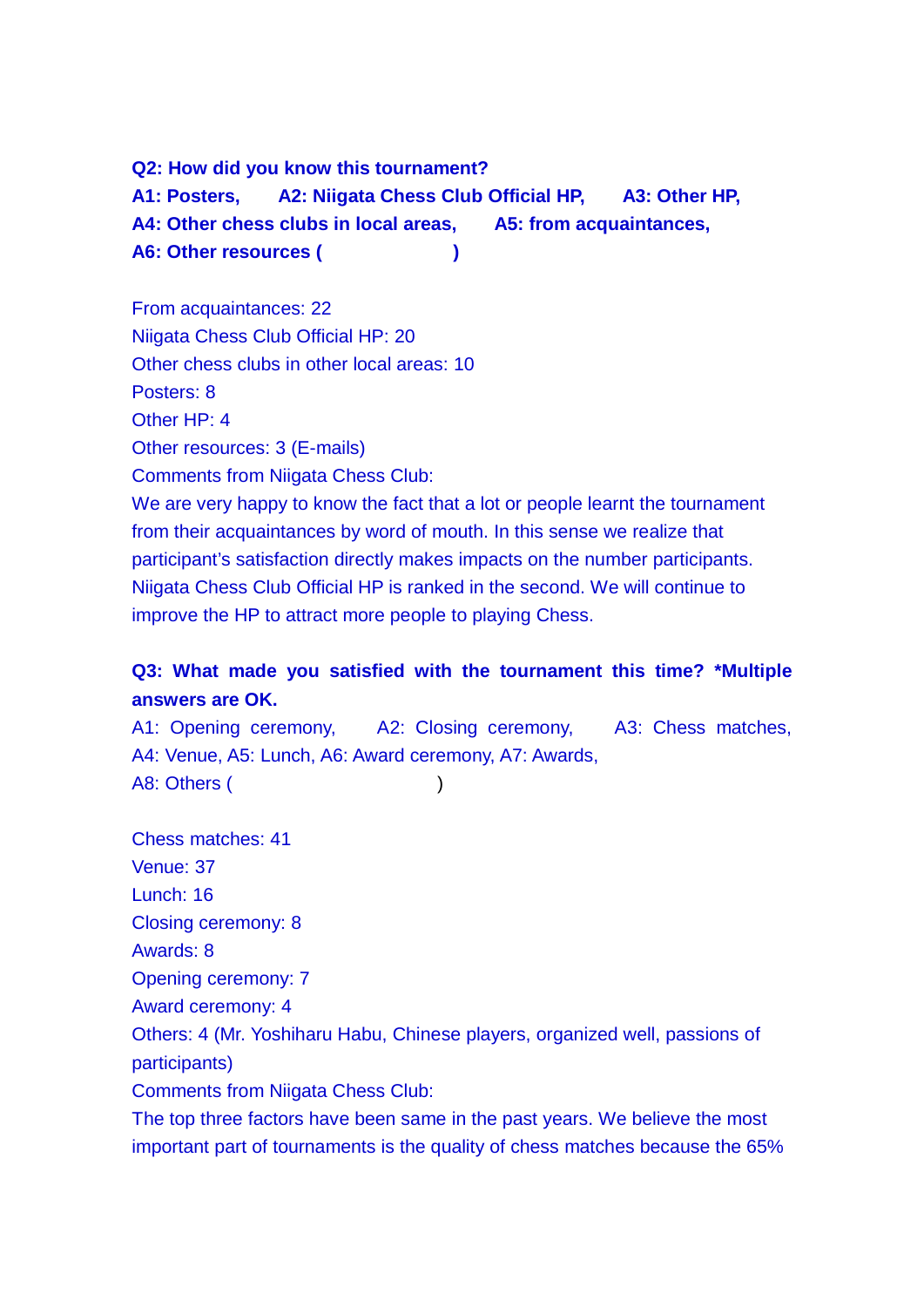of people (41 out of 63) in 2015 and the 71% of people (34 out of 24) in 2014 selected "Chess matches". We will also continue to make efforts to improve all other factors. In 2015, there were a few people who marked all.

### **Q4: What is your favorite chess piece?**

A1: King, A2: Queen, A3 Rook, A4: Bishop, A5: Knight, A6: Pawn

Knight: 31 Queen: 17 Pawn: 14 Bishop: 13 Rook: 10 King: 8 Comments from Niigata Chess Club: Knight has been always the most popular. In this sense, we think Knight is a sort of in a symbolic position of chess. Chinese players also answered this question too. Their answers are below. Zhou Juanchao: all pieces Lou Yiping: Bishop Ju Wenjun: Rook Guo Qi: King

**Q5: If you have any other feedback about the tournament, Niigata Chess Club, please feel free to share your opinions, requests, questions, suggestions, and etc…with us. The back side of this sheet can be also used. Thank you for your cooperation.**

17 participants answered this question. Their answers are below,

It's my first time. I was a bit nervous. But I enjoyed myself. I enjoyed myself. (3 people) I always look forward to this chess tournament. It's good to know people who like chess. I was really satisfied. I want to take part in the tournament next year. This time I came just to watch matches. But I'd like to participate in a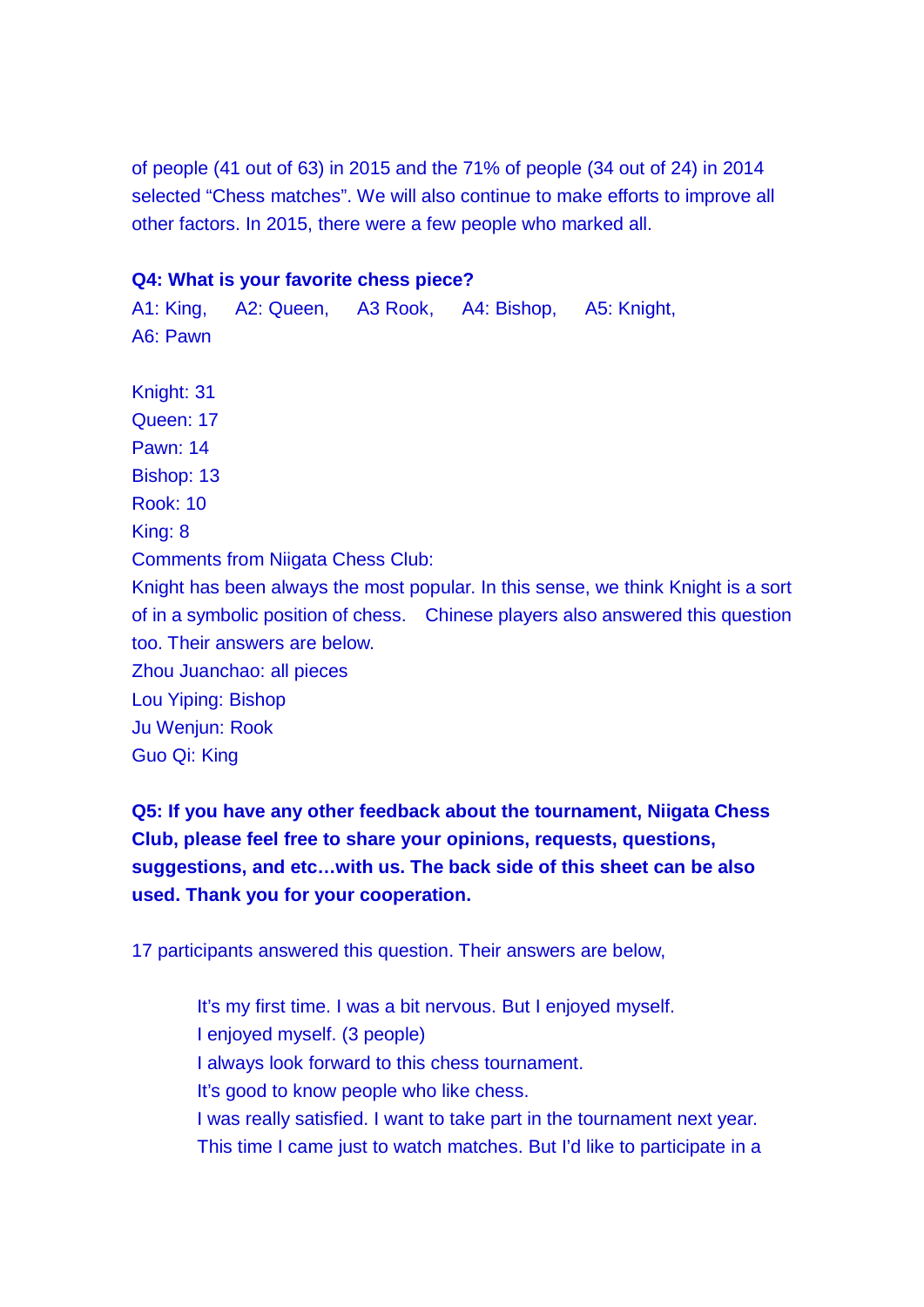tournament as a chess player next time.

Awards were very attractive and luxurious.

It was difficult to figure out how to come to the place (Tenjuen).

I expect a tournament to proceed more smoothly.

Every year a tournament is held on the second Saturday in July. This is not preferred to students. Students have some other schedules around this day at school.

Time was remained in matches for C and D classes. Probably we could increase the number of matches to 5 or 6.

Please invite GM or IM players from foreign countries for future tournaments.

Please invite Hou Yifan to future tournaments. (2 people)

I hope this tornament will be clearly recognized as official international chess tournaments and attract more people from all over the world.

Comments from Niigata Chess Club:

We would like to answer some of the feedback above.

### **How to come to the place (Tenjuen)?**

Taking a taxi is the easiest way. From JR niigata station, please take a taxi from the south exit of JR Niigata Station.

#### **Expected improvements for tournaments to proceed more smoothly:**

We could not manage time well and when all applications were completed, it's already behind the schedule. Next time fees could be collected prior to tournaments to save some time.

### **Dates for tournaments:**

7 people were satisfied with the current date. Some of other people expect for tounaments to be held during summer vacation. We are planning to organize a next tournament around the end of July or the beginning of August.

### **Number of C and D class matches:**

We are planning to increase the number of matches for C and D classes.

### **Inviting foreign chess players:**

We are planning to invite Chinese national chess players to a next tournament in conjunction with Chinese Chess Association.